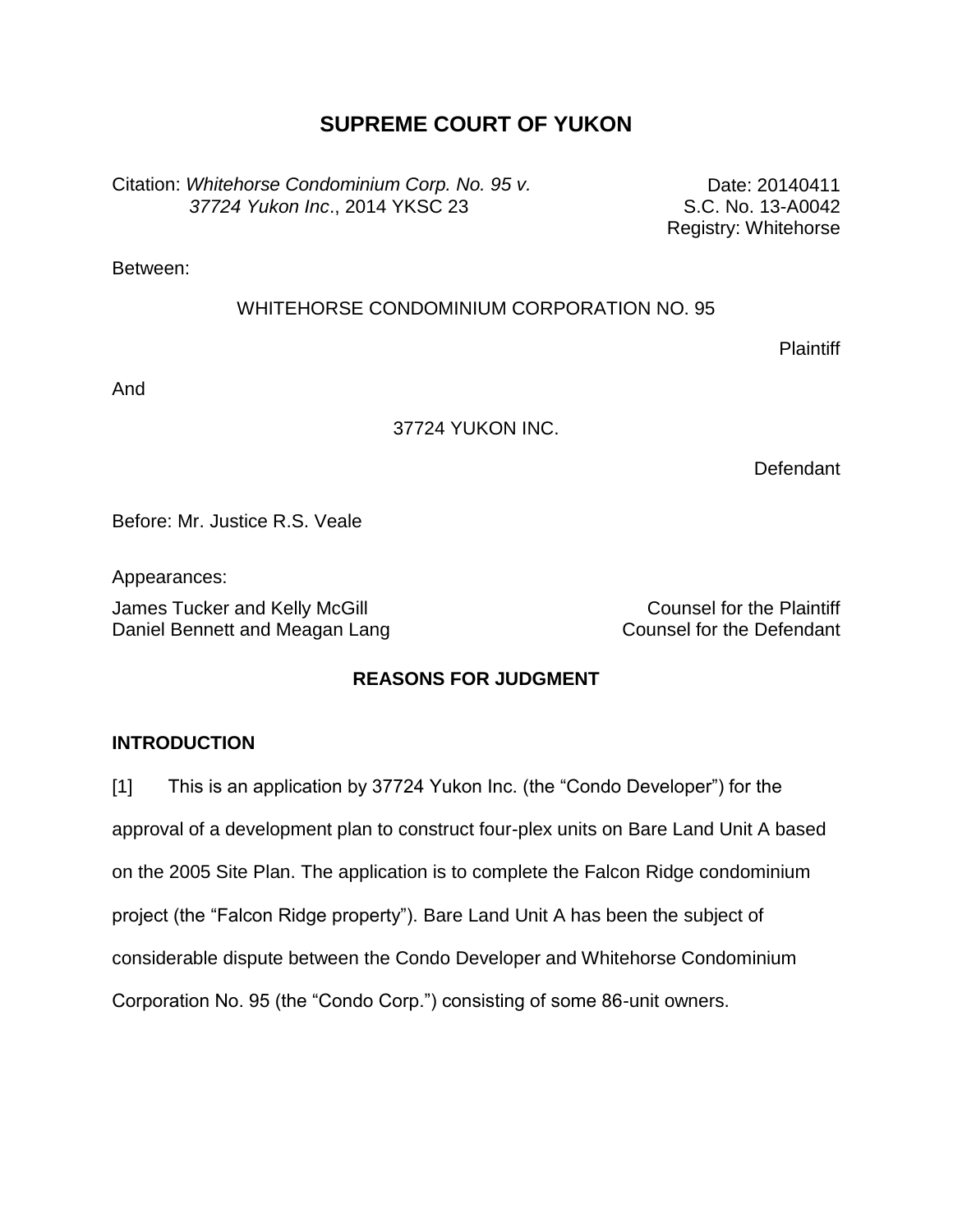[2] In *Whitehorse Condo Corp. No. 95 v. 37724 Yukon Inc.,* 2014 YKSC 2 (the "fourplex decision"), I invited the Condo Developer to make this development proposal. The Condo Developer proposes Option A and Option B.

[3] Option A consists of seven four-plexes with two blocks of three attached fourplexes and one detached four-plex in between. Option A provides for 28 units.

[4] Option B consists of three attached four-plexes, three detached four-plexes and one single family unit for a total of 25 units.

[5] The Condo Corp. opposes both Options A and B.

#### **BACKGROUND**

[6] The Falcon Ridge property has been the subject of a considerable amount of litigation. As it stands now, the Condo Developer has been prohibited from constructing a 24-unit apartment building plus two 16-unit apartment buildings on Bare Land Unit A and a subsequent proposal consisting of 18 stacked apartment-style condominium units.

[7] I am generally of the view that, subject to the issues discussed below, Options A and B meet the requirements of my order of January 13, 2014, that the Condo Developer proceed with a proposal for the construction of four-plex units that were included in the 2005 Site Plan. Either of Option A or B is appropriate to be approved subject to addressing the issues raised by the Condo Corp. The Court is not reviewing Options A and B to determine whether an amendment should be granted under s. 23(2) of the *Condominium Act*. That determination has been made in the four-plex decision and the only purpose of this application is to ensure that the Condo Developer develops four-plexes and not stacked apartments. There is no requirement to review Option A or B to ensure compliance with s. 23(2).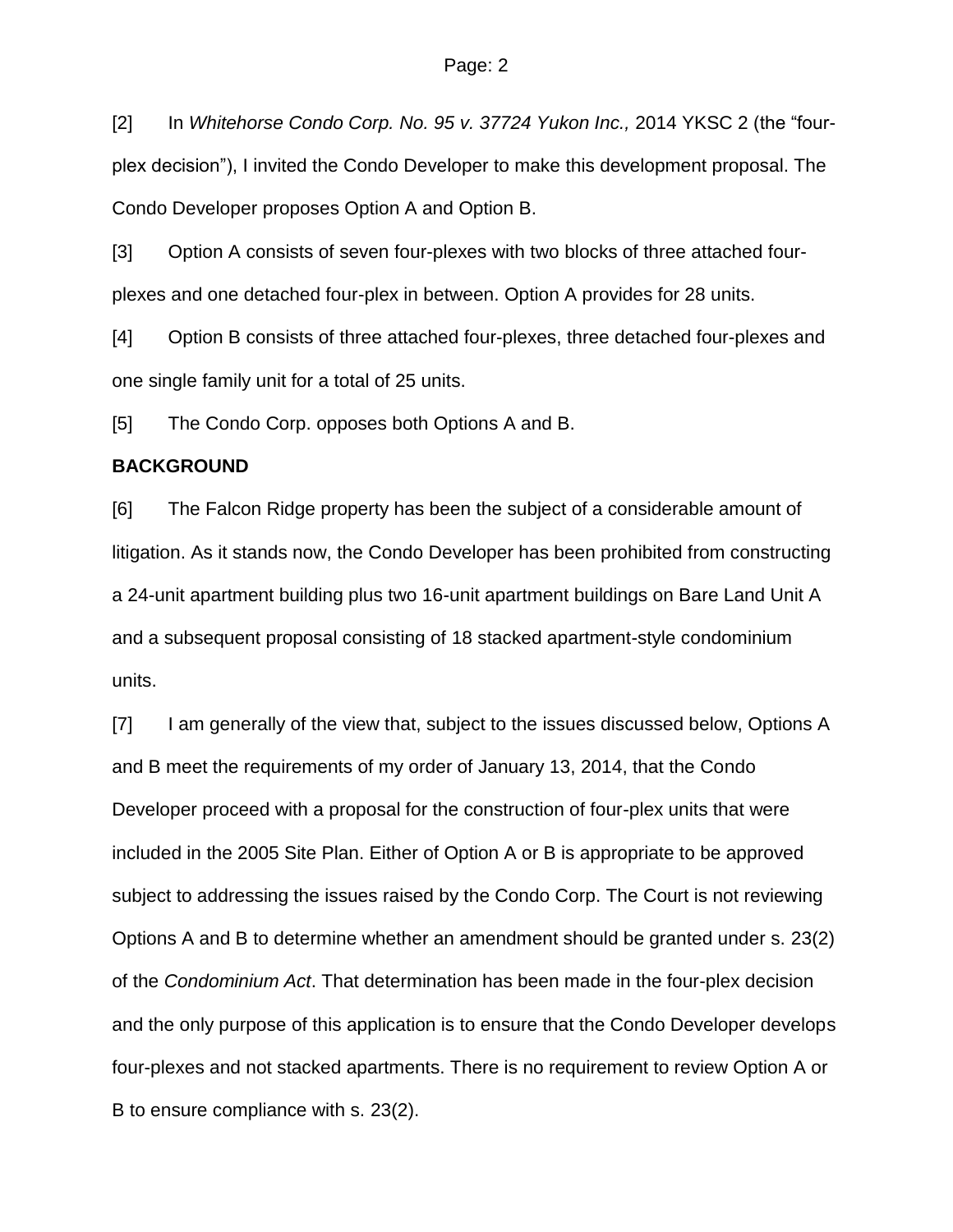#### Page: 3

[8] There is also no requirement to have a significant number of unit owners approve or consent although I welcome their input to ensure the four-plex development will fit into the Falcon Ridge property as much as possible.

[9] The first issue relates to the hard-surfacing and landscaping requirements for the new part of the Falcon Ridge property to the west of the main access road. Bare Land Unit A is on the western side of the new part, abutting Falcon Drive. The units to the east of the main access road have been hard-surfaced and landscaped but the units on the west side have not been hard-surfaced and landscaped.

[10] The units on the east side have two outdoor parking spaces per unit. The proposed Options A and B indicate that additional hard-surface parking spaces have been added so that there will be 48 additional parking spaces. The Condo Developer understood that he was meeting a request of the Condo Corp. in 2010. The point is that the Condo Corp. wants the same two parking space allocation in front of each unit which will provide more green landscaping and be consistent with the completed condominium units. The Condo Developer can accommodate this and the requirement that all parking spaces for Bare Land Unit A be provided on Bare Land Unit A. I leave the number of parking spaces on Bare Land Unit A to the City of Whitehorse.

[11] The second issue relates to the fact that the Condo Developer has not completed the hard-surfacing and landscaping requirements for the new part. The Condo Corp. indicates that this failure is a breach of obligation as well as a great inconvenience and applies for an order from this Court so that the obligation can be enforced. The Condo Developer says that it will be included in any Development Permit. I note that the City of Whitehorse takes the position that prior to approval and commencement of any further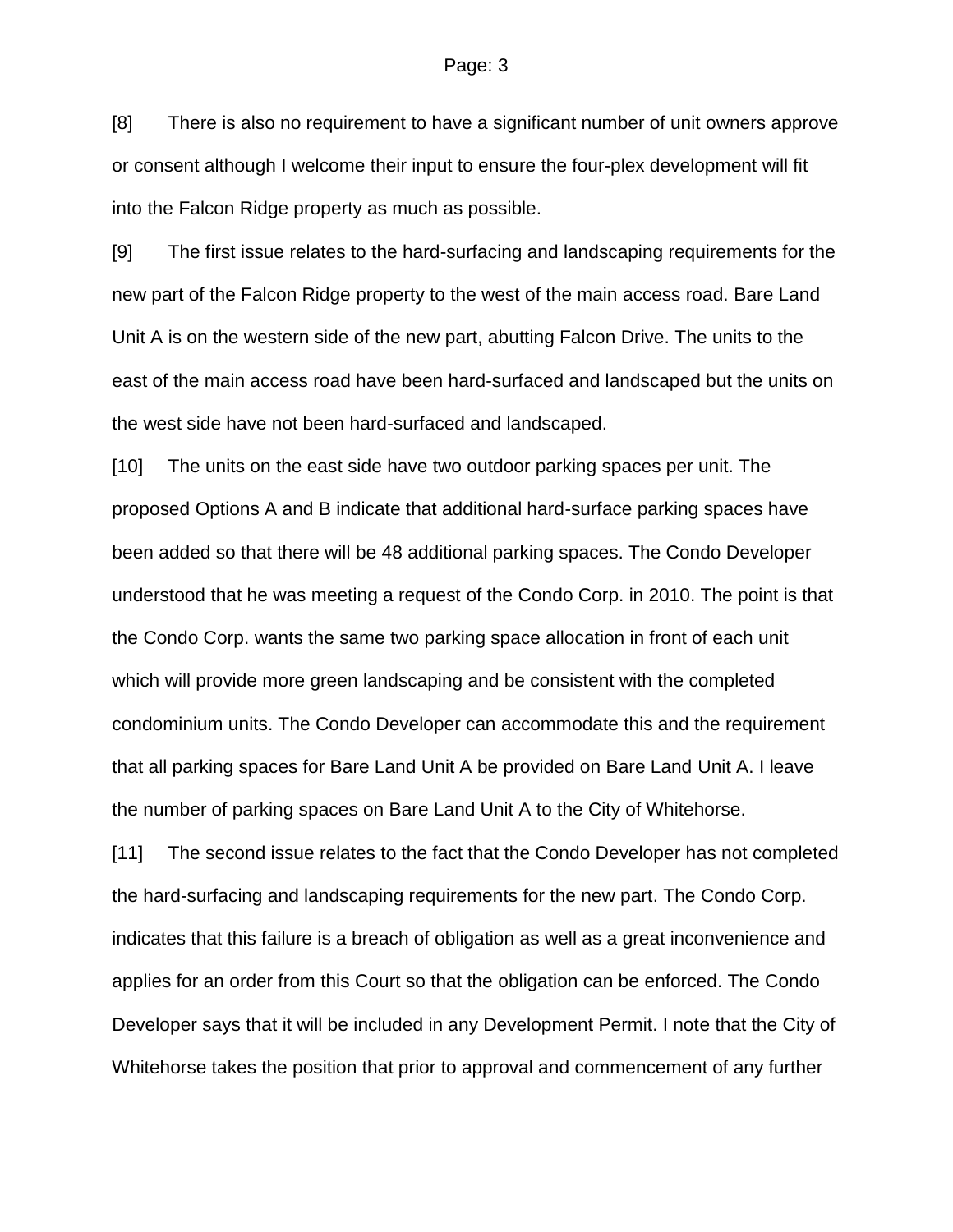#### Page: 4

development of Bare Land Unit A, all outstanding hard-surfacing and landscaping requirements relating to existing occupied units must be completed.

[12] The third issue relates to the requirement for a retaining wall and drainage concern for the west side of Bare Land Unit A that runs along Falcon Drive. Bare Land Unit A rises sharply to the street with the accompanying drainage and geotechnical concerns that have been raised by the Condo Corp. consultants. The Condo Developer acknowledges that this needs to be addressed as well in the City Development Permit.

#### **DISPOSITION**

[13] While most unit owners did not provide feedback to the options, there is a preference for Option B as it provides adjacent Unit 168 with a single-family unit between it and the four-plexes.

[14] I therefore order that Option B is approved as a Plan to be submitted to the City of Whitehorse for a Development Permit. I do not intend to constrain or direct the City of Whitehorse, but I place the following conditions for the parties to this court action:

- 1. That parking spaces for the four-plex units must be on Bare Land Unit A;
- 2. That hard-surfacing and landscaping requirements that are outstanding for the units west of the access road shall contain the same parking spaces and green spaces that have been completed on the east side of the access road;
- 3. That the hard-surfacing and landscaping requirements that are outstanding, including the requirement to address existing surface/storm drainage deficiencies and geotechnical concerns relating to the slope of Bare Land Unit A adjacent to Falcon Drive, shall be commenced no later than May 30, 2014, and be completed no later than September 30, 2014. This should not be interpreted to prevent the City of Whitehorse from having a more stringent requirement as